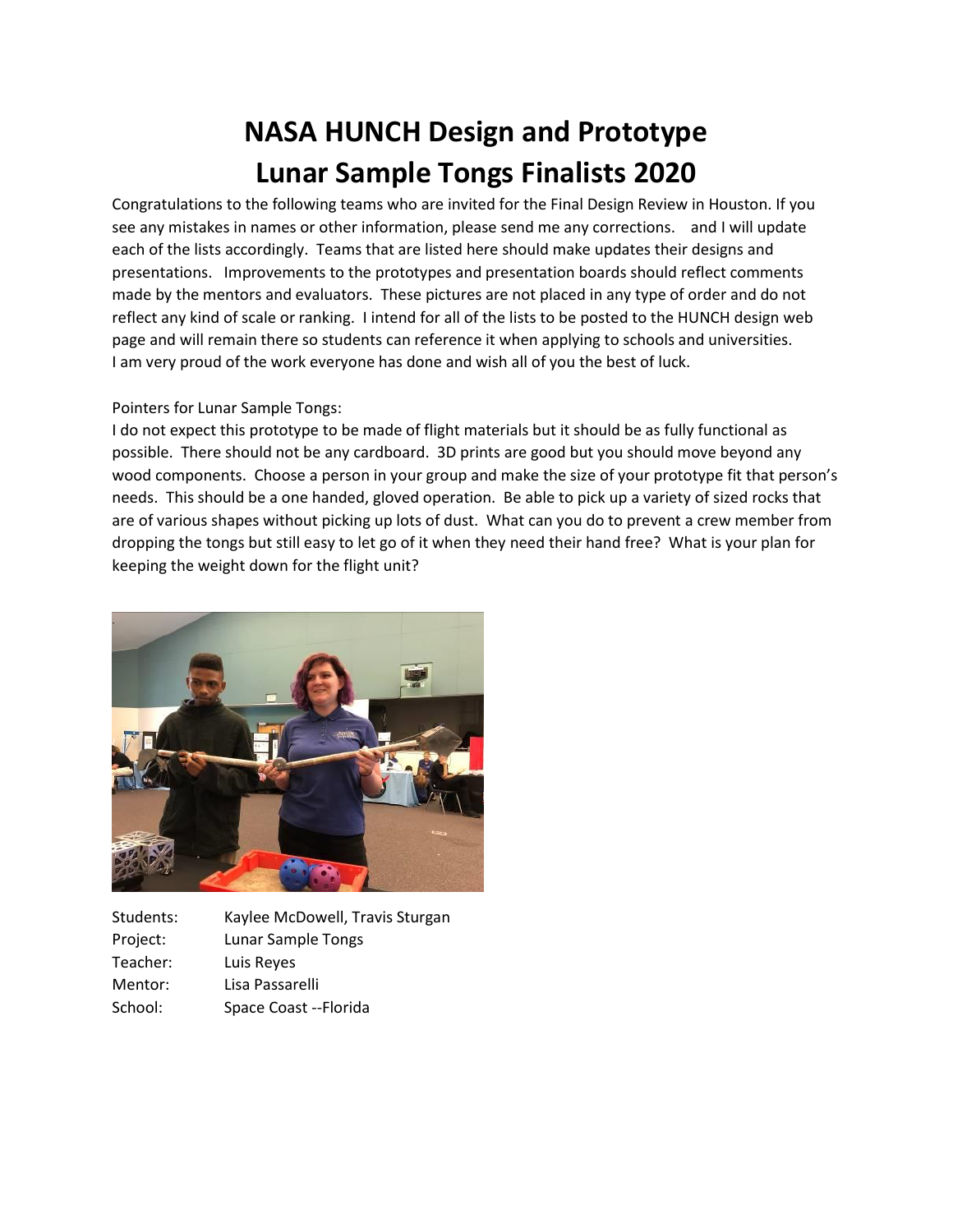

| Students: | Trevor Bean, Blake Clark |
|-----------|--------------------------|
| Project:  | Lunar Tongs              |
| Teacher:  | David Laughlin           |
| Mentor:   | Glenn Johnson            |
| School:   | Bridgeland--Texas        |



| Students: | Luciana Carijura, Adrian Canterbury, Patrick McGoldrick |
|-----------|---------------------------------------------------------|
| Project:  | Lunar Tongs                                             |
| Teacher:  | David Laughlin                                          |
| Mentor:   | Glenn Johnson                                           |
| School:   | Bridgeland--Texas                                       |
|           |                                                         |